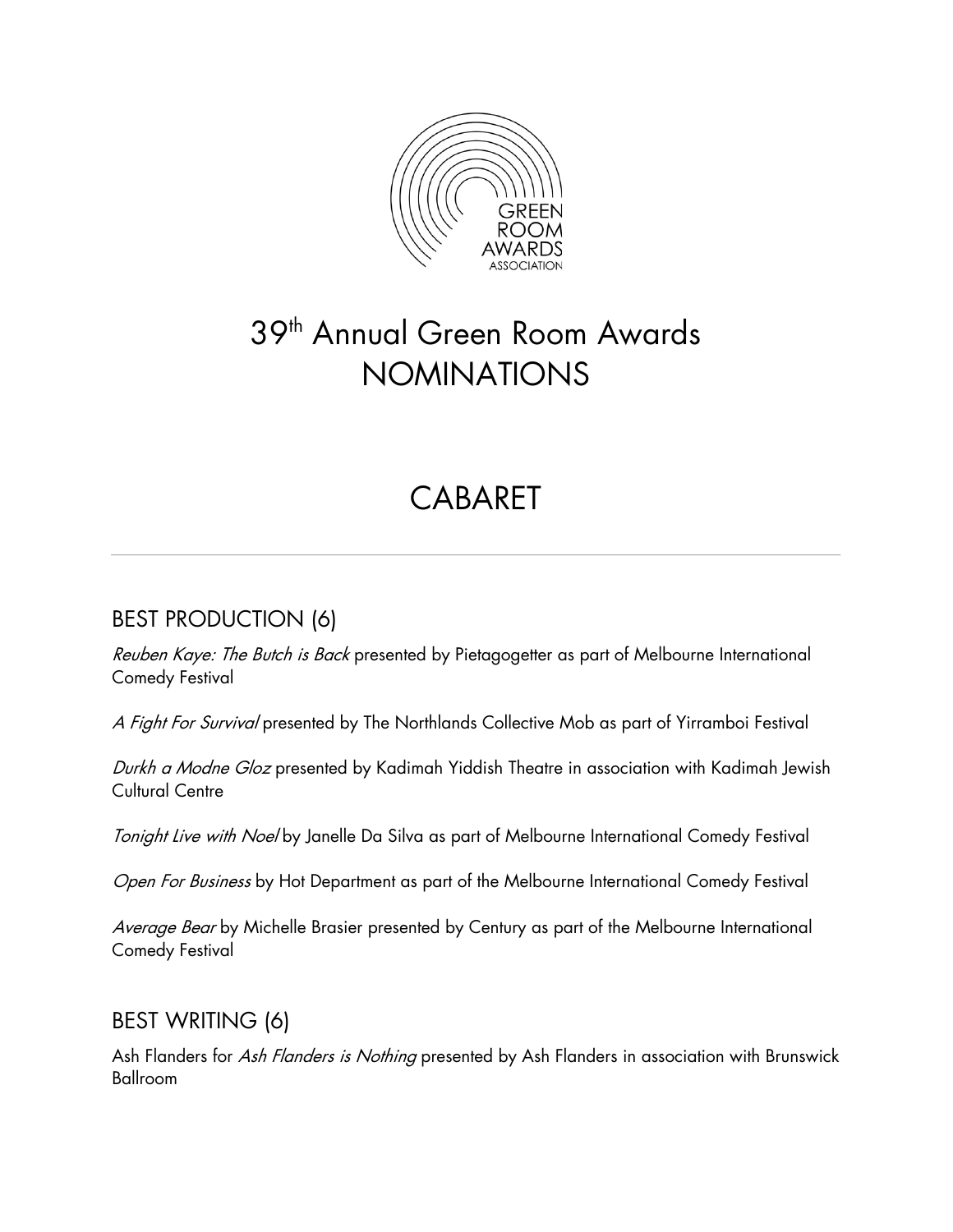Mel O'Brien and Samantha Andrew for No Hat, No Play! The Cabaret presented Mel and Sam as part of Melbourne International Comedy Festival

Lou Wall for *That One Time I Joined the Illuminati* presented by Lou Wall and Natasha Phillips as part of Melbourne International Comedy Festival and Melbourne Fringe Festival

Honor Wolff and Patrick Durnan Silva for Open for Business by Hot Department as part of Melbourne International Comedy Festival

Michelle Brasier for Average Bear by Michelle Brasier presented by Century as part of Melbourne International Comedy Festival

Reuben Kaye for Reuben Kaye: The Butch is Back presented by Pietagogetter as part of Melbourne International Comedy Festival

#### BEST VARIETY SHOW (4)

Take Back! Directed by Candy Bowers and presented by Darebin FUSE Festival and Multicultural Arts Victoria

F<sup>\*</sup>ck Fabulous presented by Fat Fruit Projects and Arts Centre Melbourne as part of Midsumma Festival

.Church. Highway Robbery Productions as part of Midsumma Festival

Yummy: How to Make a Western Yummy Productions as part of Melbourne Fringe Festival

## INNOVATION (6)

A Fight For Survival The Northlands Collective Mob as part of Yirramboi Festival.

That One time I Joined the Illuminati by Lou Wall presented by Lou Wall and Natasha Phillips as part of Melbourne International Comedy Festival and Melbourne Fringe Festival

Durkh a Modne Gloz Kadimah Yiddish Theatre in association with Kadimah Jewish Cultural **Centre** 

Tonight Live with Noel by Janelle Da Silva as part of Melbourne International Comedy Festival

Yummy: How to Make a Western presented by Yummy Productions as part of Melbourne Fringe **Festival** 

Take Back! presented by Darebin FUSE Festival and Multicultural Arts Victoria.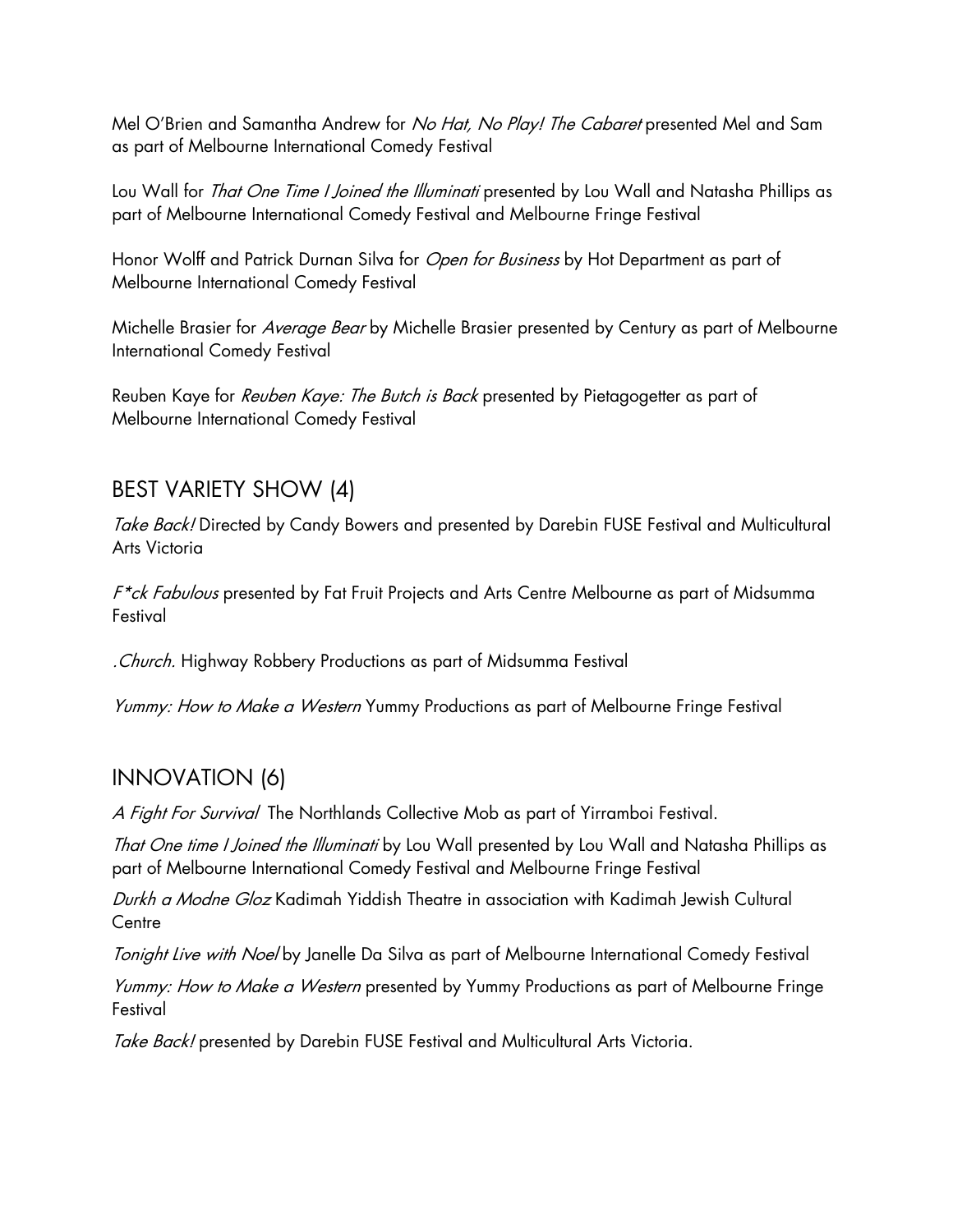## BEST MUSICAL DIRECTION (6)

Josh Abrahams for *Durkh a Modne Gloz* presented by Kadimah Yiddish Theatre in association with Kadimah Jewish Cultural Centre

Shanon Whitelock for Reuben Kaye: The Butch is Back presented by Pietagogetter as part of Melbourne International Comedy Festival

Janelle da Silva and Larna Cleary for *Tonight Live with Noel* as part of Melbourne International Comedy Festival

Alice Tovey for *Doggo* presented by The Butterfly Club and produced by Hot Mess Productions as part of Melbourne International Comedy Festival

Michelle Brasier, Tim Lancaster and Gilian Cosgriff for Average Bear presented by Century as part of Melbourne International Comedy Festival

Bec Matthews for F<sup>\*</sup>ck Fabulous presented by Fat Fruit Projects and Arts Centre Melbourne as part of Midsumma Festival

## ARTISTE (5)

Reuben Kaye for Reuben Kaye: The Butch is Back presented by Pietagogetter as part of Melbourne International Comedy Festival

Lou Wall for *That One Time I Joined the Illuminati* presented by Lou Wall and Natasha Phillips as part of Melbourne International Comedy Festival and Melbourne Fringe Festival

Galit Klas for *Durkh a Modne Gloz* presented by Kadimah Yiddish Theatre, in association with Kadimah Jewish Cultural Centre

Honor Wolff and Patrick Durnan Silva for *Open For Business* by Hot Department as part of the Melbourne International Comedy Festival

Michelle Brasier for *Average Bear* by Michelle Brasier, presented by Century as part of the Melbourne International Comedy Festival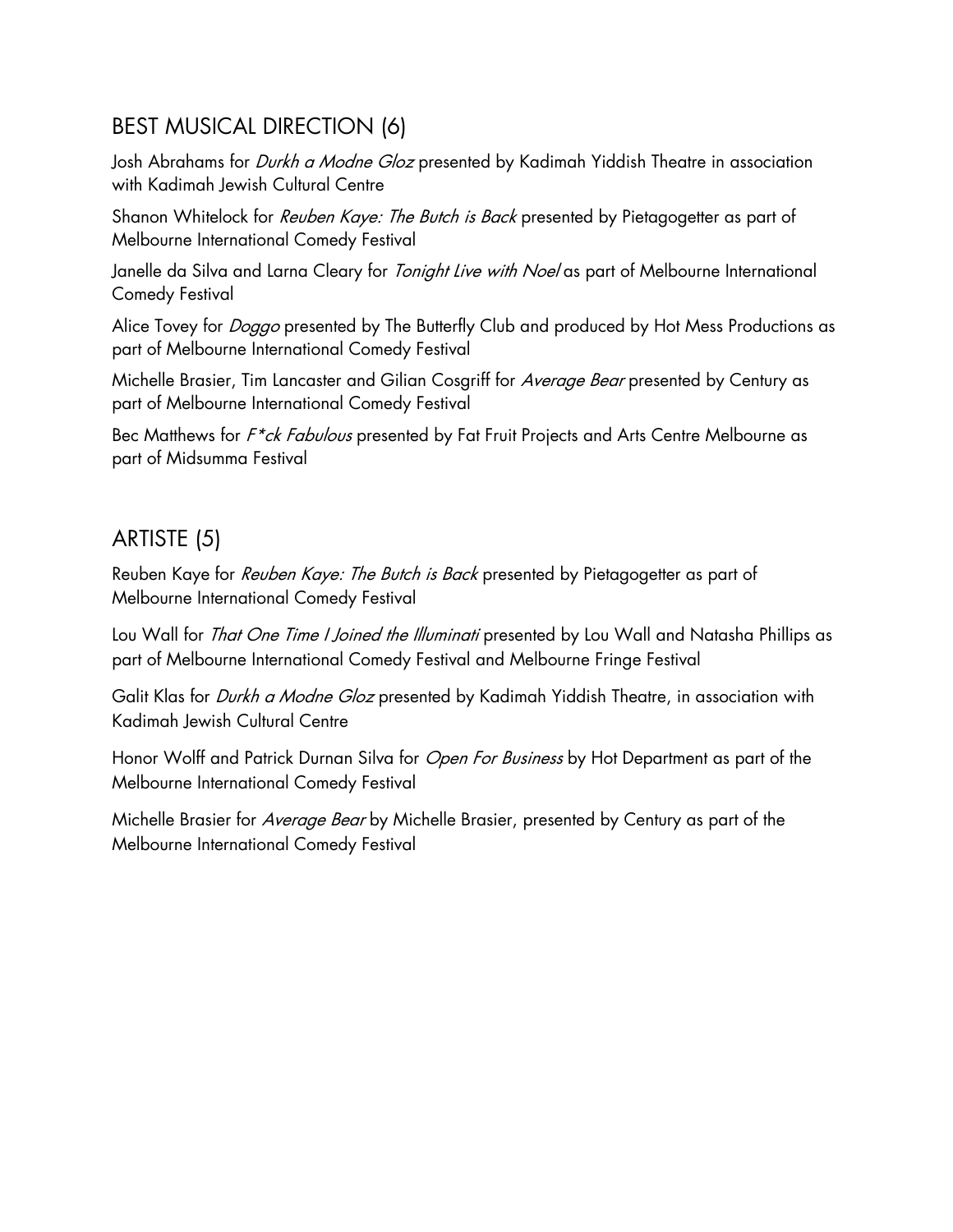# CONTEMPORARY & EXPERIMENTAL PERFORMANCE

## CURATORIAL AND ARTISTIC DIRECTION

Let's Take Over 2021 Darebin Arts Speakeasy Darebin Arts Speakeasy

The Big Local Arts and Climate Expo Tenfingerz x City of Yarra Melbourne Fringe

### PHYSICAL PERFORMANCE

Considerable Sexual License Joel Bray Darebin Arts Speakeasy

Arteria/Na Djinang Circus Yirramboi

#### **PARTICIPATORY**

The Ball Room The Ball Room Projects Chapel Off Chapel

Not a Drop to Drink Keg de Souza Arts House, Refuge 2021

## EXPERIMENTAL PRACTICE

Alter Edith Holly Durant fortyfivedownstairs

psyche404error Margot Tanjutco Melbourne Fringe

## SOUND SCULPTURE

PENDULUM Lucy Guerin Inc & Matthias Schack-Arnott Rising & NGV International

SYSTEM\_ERROR Chamber Made Arts House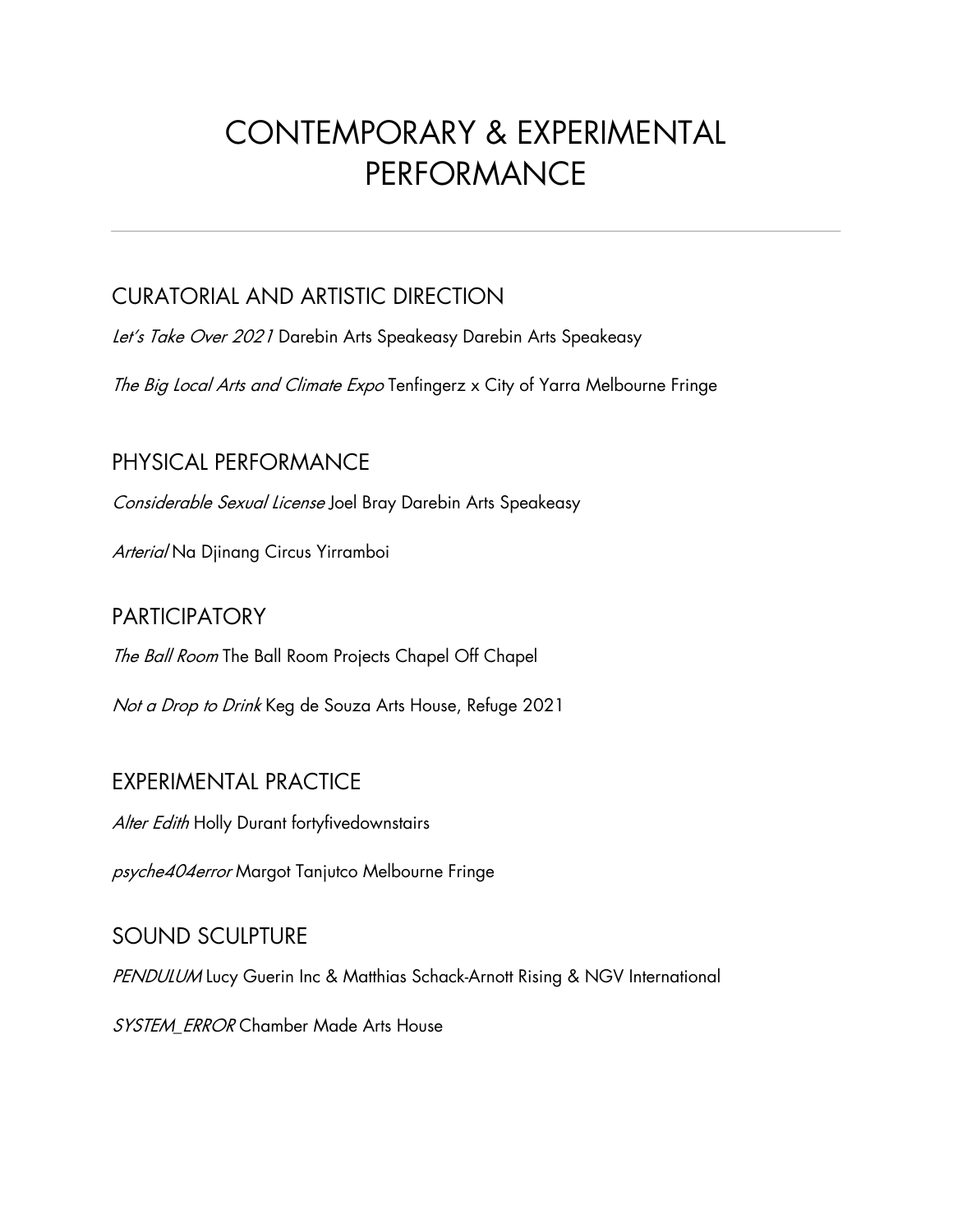# DANCE

#### BEST PERFORMER

Amber McCartney Project F. Prue Lang in association with Abbotsford Convent as part of the Keir Choreographic Award Public Program

Jana Castillo *Project F*. Prue Lang in association with Abbotsford Convent as part of the Keir Choreographic Award Public Program

Geoffrey Watson Reference Material. Alisdair Macindoe in association with Darebin Arts Speakeasy

Deanne Butterworth *Slow Calm Drama*. Deanne Butterworth in association with Dancehouse

Raina Paterson Drishti. Karma Dance Inc. as part of Melbourne Fringe

#### BEST DUET/ENSEMBLE

Project F. Prue Lang in association with Abbotsford Convent as part of the Keir Choreographic Award Public Program

Colour-Fool. Yumi Umiumare and ButohOUT! Ensemble in association with Dancehouse

Reference Material. Alisdair Macindoe in association with Darebin Arts Speakeasy

Birrpai. Ngioka Bunda-Heath co-commissioned by Next Wave and Chunky Move as part of Yirramboi Festival

Odd Hours. ButohOUT! Ensemble 2021, Emma Bathgate, Helen Smith, Yumi Umiumare in association with Abbotsford Convent

#### BEST LIGHTING

Paul Lim & Bosco Shaw *Metal.* Lucy Guerin in association with Arts Centre Melbourne as part of Asia TOPA

Govin Ruben *Slow Calm Drama.* Deanne Butterworth in association with Dancehouse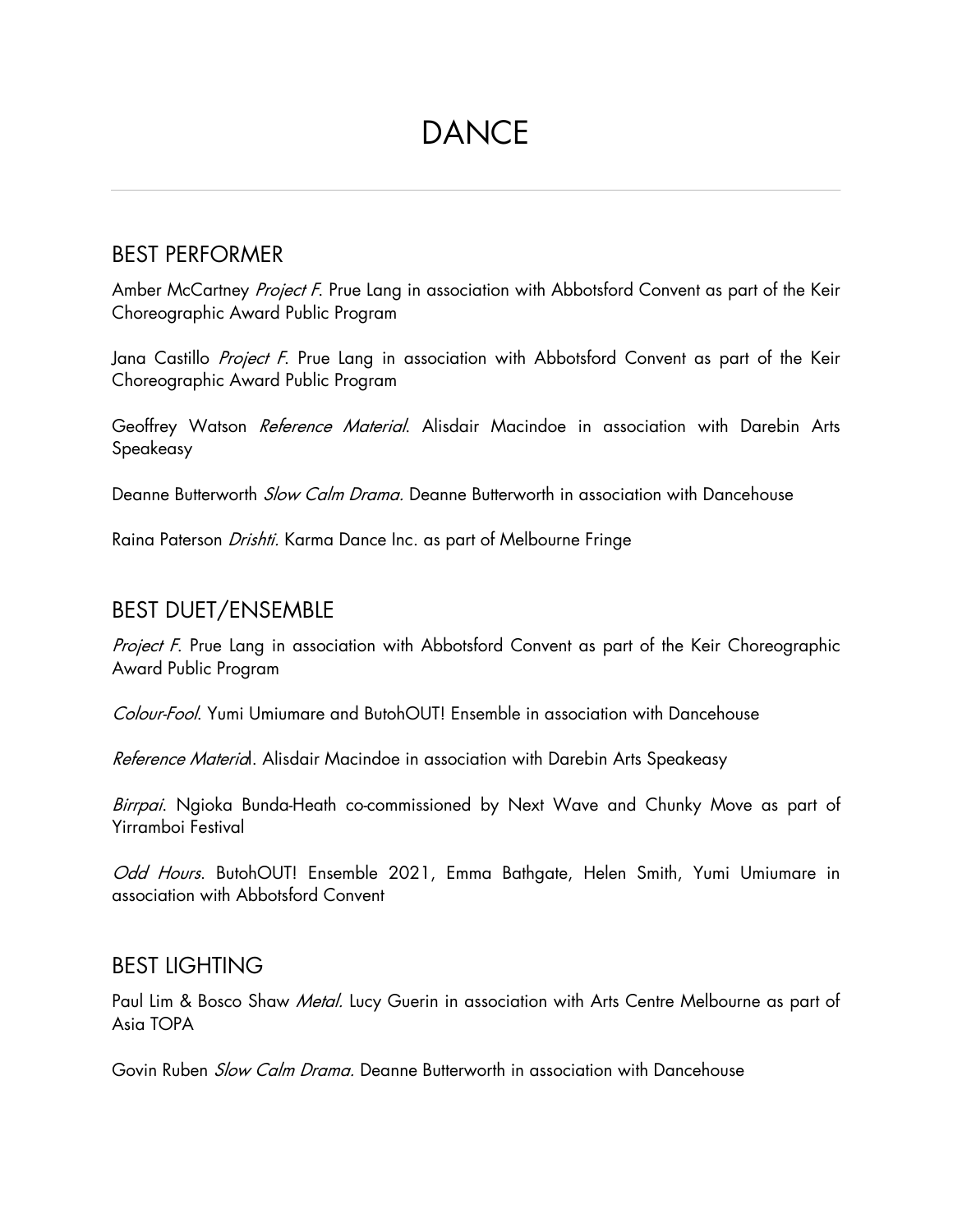Thomas Roach Reference Material .Alisdair Macindoe in association with Darebin Arts Speakeasy Niklas Pajanti Red. Dancenorth as part of Rising

#### BEST CHOREOGRAPHY

Project F. Prue Lang in association with Abbotsford Convent as part of the Keir Choreographic Award Public Program

Body Lex. Rhys Ryan in association with Dancehouse

Slow Calm Drama. Deanne Butterworth in association with Dancehouse

Colour-Fool. Yumi Umiumare and ButohOUT! Ensemble in association with Dancehouse

What Happened in Shanghai. Victoria Chiu in association with Abbotsford Convent as part of Asia TOPA

Metal. Lucy Guerin in association with Arts Centre Melbourne as part of Asia TOPA

Glass. Marc Brew and Rawcus Ensemble in association with Darebin Arts Speakeasy

#### BEST PRODUCTION

Metal. Lucy Guerin in association with Arts Centre Melbourne as part of Asia TOPA

Glass. Marc Brew and Rawcus Ensemble in association with Darebin Arts Speakeasy

Birrpai. Ngioka Bunda-Heath co-commissioned by Next Wave and Chunky Move as part of Yirramboi Festival

Red. Dancenorth as part of Rising

I am Maggie. Jonathan Homsey as part of as part of Arts Centre Melbourne Take Over for Melbourne Fringe 2020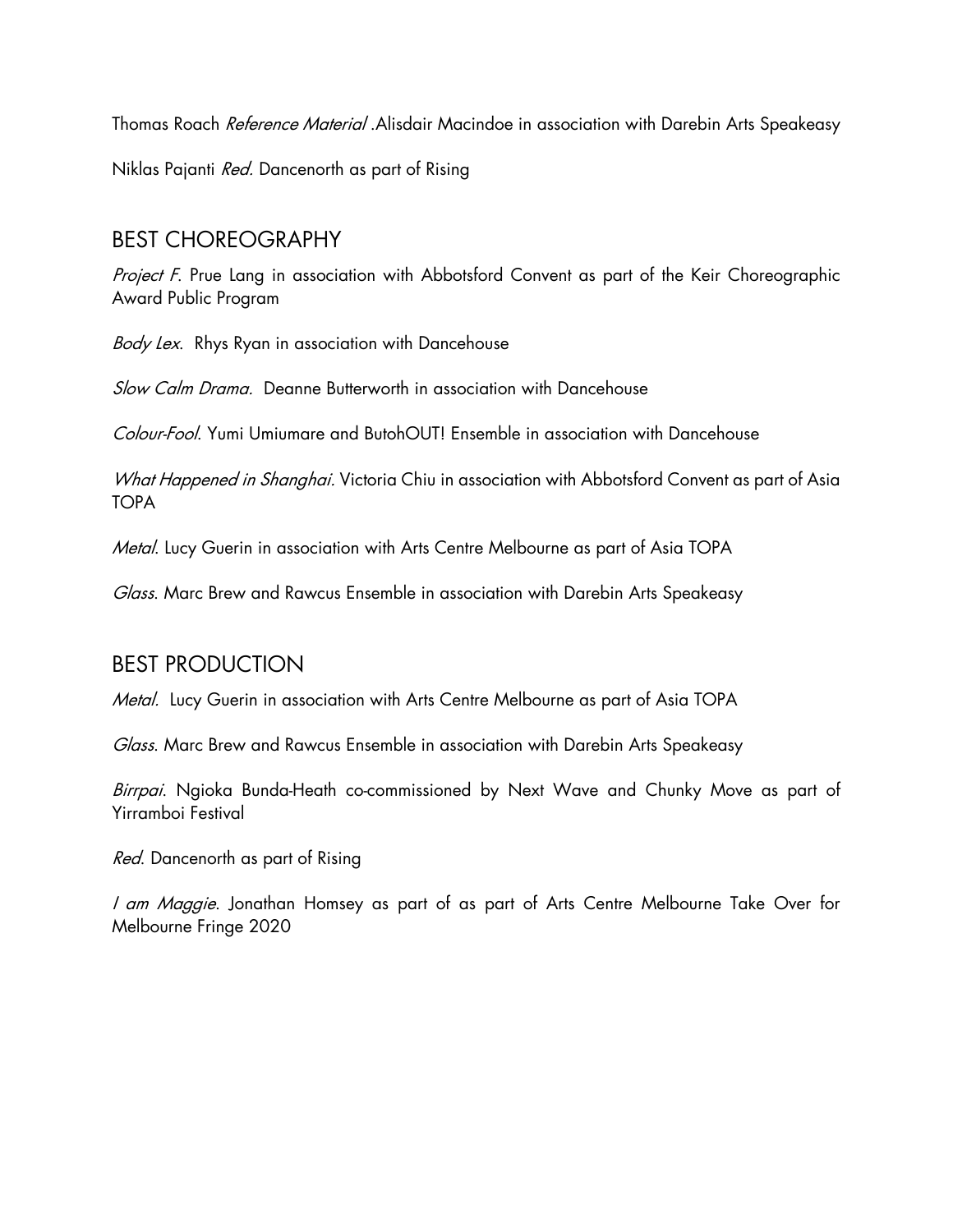#### BEST SOUND

Nick Roux and Ensemble Tikoro Metal. Lucy Guerin in association with Arts Centre Melbourne as part of Asia TOPA

Jethro Woodward *Glass.* Marc Brew and Rawcus Ensemble in association with Darebin Arts Speakeasy

Alisdair Macindoe Reference Material Alisdair Macindoe in association with Darebin Arts Speakeasy

Jonathan Homsey *I am Maggie.* Jonathan Homsey as part of as part of Arts Centre Melbourne Take Over for Melbourne Fringe 2020

#### BEST VISUAL DESIGN

Sour Sweet. Victoria Chiu and RDYSTDY

Jonathan Homsey *I am Maggie.* As part of as part of Arts Centre Melbourne Take Over for Melbourne Fringe 2020

Odd Hours. ButohOUT! Ensemble 2021, Emma Bathgate, Helen Smith, Yumi Umiumare in association with Abbotsford Convent

#### BEST DIGITAL WORK

Sour Sweet. Victoria Chiu and RDYSTDY

Drishti. Raina Peterson Karma Dance Inc. as part of Melbourne Fringe

I am Maggie. Jonathan Homsey as part of as part of Arts Centre Melbourne Take Over for Melbourne Fringe 2020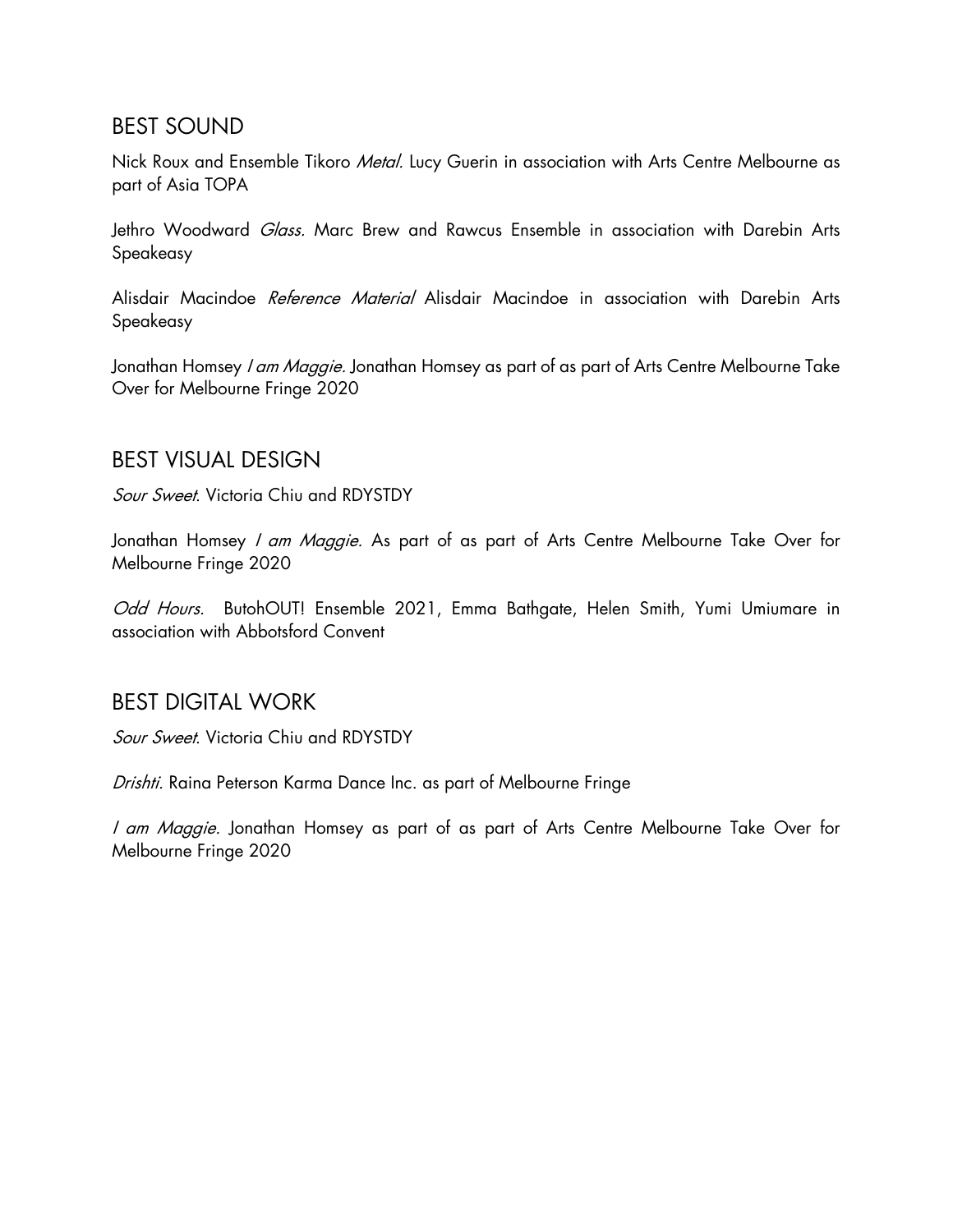# INDEPENDENT THEATRE

## BEST NEW WRITING

Benjamin Nichol and Izabella Yena Kerosene Jack Dixon-Gunn in association with Theatre Works

Rachel Perks *Hydra* Double Water Sign in association with Darebin Arts Speakeasy

Oliver Bailey *Memoir of a Tired Carer* Oliver Bailey Productions as part of Melbourne Fringe)

Telia Nevile Little Monster Telia Nevile as part of Melbourne Fringe

Olivia Satchell with Chanella Macri, Belinda McClory and Emily Tomlins let bleeding girls lie The Voice In My Hands in association with La Mama

### BEST DIRECTION

Benjamin Nichol Kerosene Jack Dixon-Gunn in association with Theatre Works

Marcel Dorney *Enlightenment* Elbow Room in association with Darebin Arts Speakeasy and FUSE Festival

Kitan Petkovski The Gospel According to Jesus Queen of Heaven Ben Anderson Presents in association with Theatre Works

Bridget Balodis *Hydra* Double Water Sign in association with Darebin Arts Speakeasy

Olivia Satchell *let bleeding girls lie* The Voice In My Hands in association with La Mama

#### BEST PERFORMER

Izabella Yena Kerosene Jack Dixon-Gunn in association with Theatre Works

Fabio Motta Spot Fabio Motta in association with Theatre Works

Carolyn Bock Katy*ń* Jim Daly in association with La Mama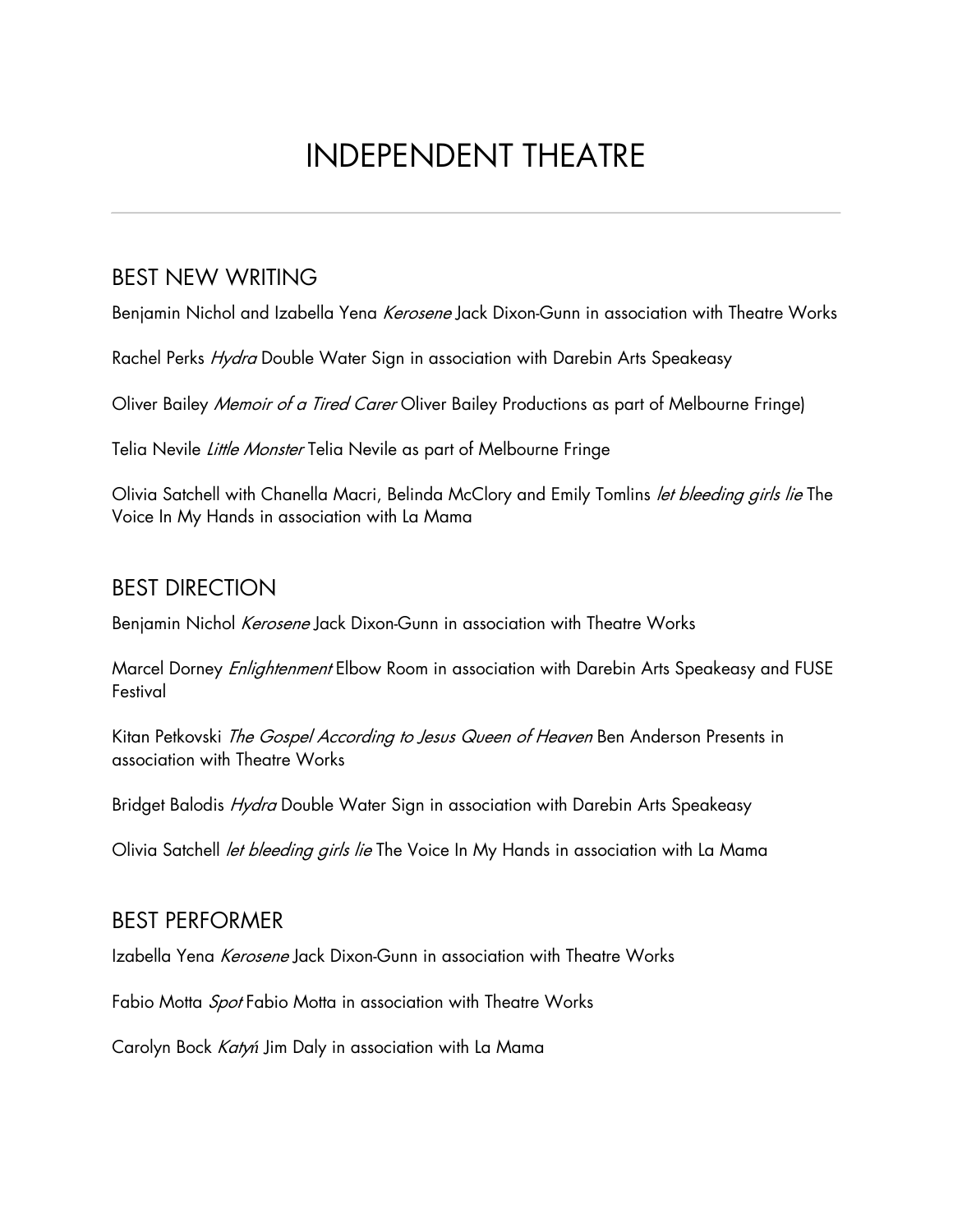Merlynn Tong *Enlightenment* Elbow Room in association with Darebin Arts Speakeasy and FUSE Festival)

Patrick Collins *Patrick Collins: I Am Not A Mime* The Butterfly Club as part of Melbourne International Comedy Festival

#### BEST ENSEMBLE

Enlightenment Elbow Room in association with Darebin Arts Speakeasy and FUSE Festival

Breeders Sarah Houbolt in association with La Mama

This Is Our Show Clare Rankine Productions in association with The Butterfly Club

Poona Roshelle Fong and Keziah Warner in association with Museum of Chinese History and Next Wave

let bleeding girls lie The Voice In My Hands in association with La Mama

#### BEST LIGHTING DESIGN

Harrie Hogan *Kerosene* Jack Dixon-Gunn in association with Theatre Works

Jenny Hector RUNT Dee & Cornelius & Wilks in association with fortyfivedownstairs

Clare Springett Mara KORPER (Citizen Theatre in association with Theatre Works

Rachel Burke The Mermaid Cassandra Fumi in association with La Mama

Jason Crick *let bleeding girls lie* The Voice In My Hands in association with La Mama

## BEST SET AND/OR COSTUME DESIGN

Romanie Harper (Set and Costume Design) RUNT Dee & Cornelius & Wilks in association with fortyfivedownstairs

Cherish Marrington (Production Design) *Enlightenment* Elbow Room in association with Darebin Arts Speakeasy and FUSE Festival

Aislinn Naughton (Costume Design) Mara KORPER Citizen Theatre in association with Theatre Works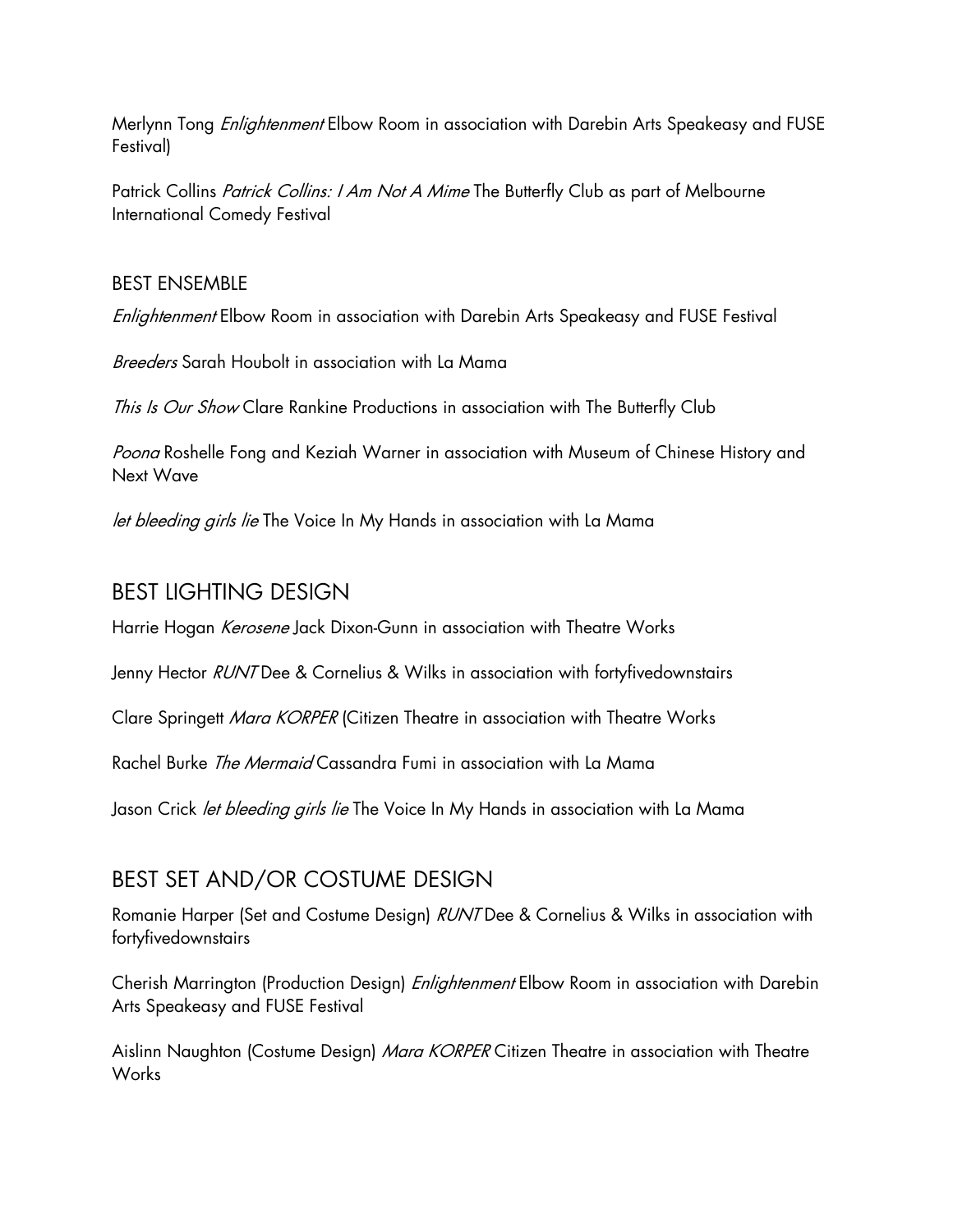Dann Barber (Set and Costume Design) The Mermaid Cassandra Fumi in association with La Mama

Alex Hines (Production Design) Juniper Wilde: Wilde Night In The Social Validation Club as part of Melbourne Fringe

### BEST SOUND DESIGN AND COMPOSITION

Joe Paradise Lui *Enlightenment* Elbow Room in association with Darebin Arts Speakeasy and FUSE Festival

Rachel Lewindon – The Gospel According to Jesus Queen of Heaven (Ben Anderson Presents in association with Theatre Works)

Kelly Ryall RUNT Dee & Cornelius & Wilks in association with fortyfivedownstairs

Daniella Esposito Hydra Double Water Sign in association with Darebin Arts Speakeasy

Robert Downie Alternative Futures Theatre Works

## BEST PRODUCTION (IN-PERSON)

Kerosene (Jack Dixon-Gunn in association with Theatre Works)

Enlightenment Elbow Room in association with Darebin Arts Speakeasy and FUSE Festival

Breeders Sarah Houbolt in association with La Mama

The Gospel According to Jesus Queen of Heaven Ben Anderson Presents in association with Theatre Works

let bleeding girls lie The Voice In My Hands in association with La Mama

## BEST PRODUCTION (DIGITAL)

Memoir of a Tired Carer Oliver Bailey Productions as part of Melbourne Fringe

Little Monster Telia Nevile as part of Melbourne Fringe

Juniper Wilde: Wilde Night In The Social Validation Club as part of Melbourne Fringe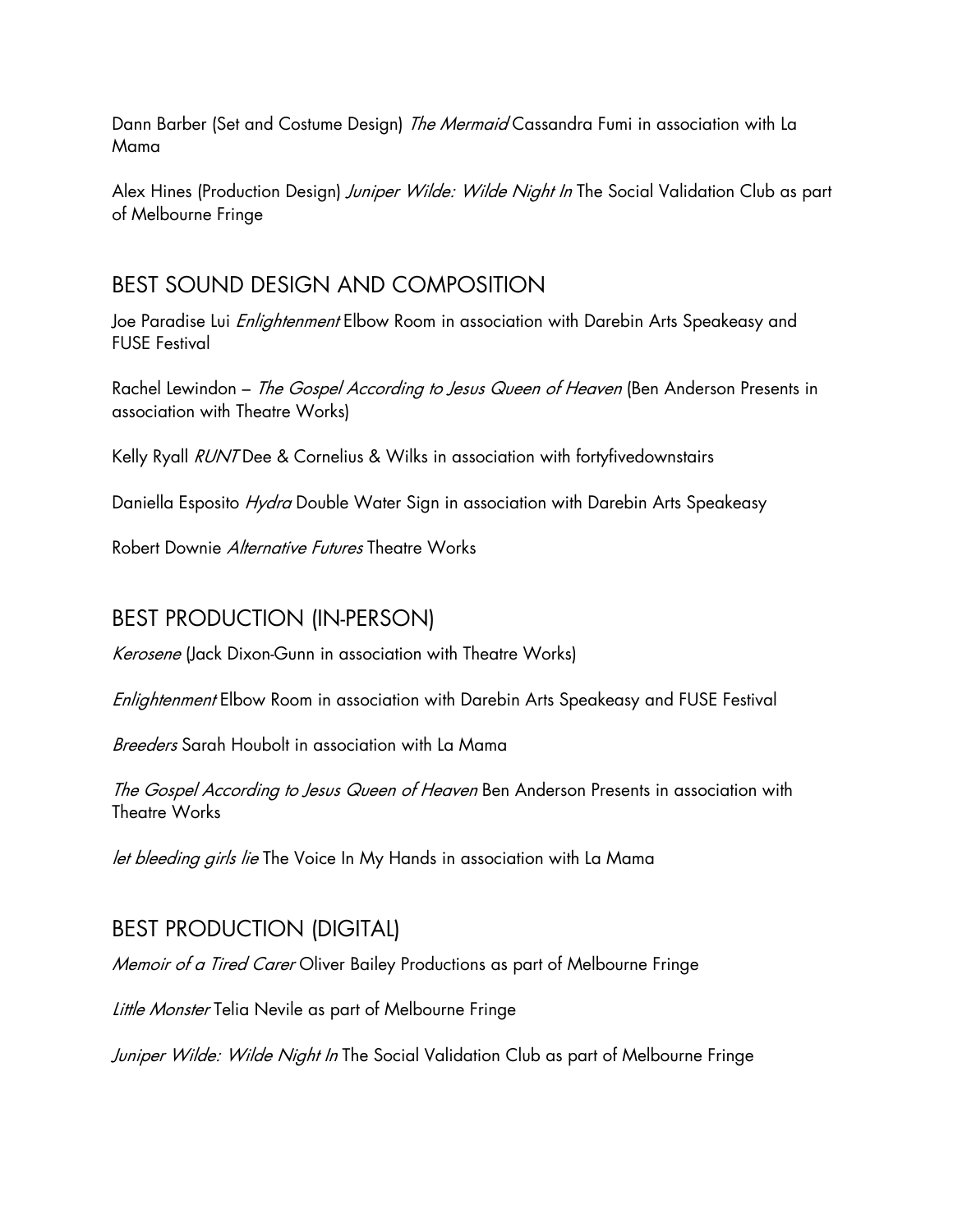# MUSIC THEATRE

### ARTISTS – LEADING

Karis Oka Fangirls Arts Centre Melbourne with Belvoir, Queensland Theatre, and Brisbane Festival in association with Australian Theatre for Young People

Cherine Peck Into The Woods Watch This

James Millar *Into The Woods* Watch This

#### ARTISTS – SUPPORTING

John O'May *Into The Woods* Watch This

Nadia Komazec The Wedding Singer David Venn Enterprises

Danielle Barnes *Fangirls* Arts Centre Melbourne with Belvoir, Queensland Theatre, and Brisbane Festival in association with Australian Theatre for Young People

Nick Simpson-Deeks Into The Woods Watch This

Helen Begley, Kylie Morrigan, Penelope Swales Voyage The Good Girl Song Project

Ava Madon *Into The Woods* Watch This

Chika Ikogwe Fangirls Arts Centre Melbourne with Belvoir, Queensland Theatre, and Brisbane Festival in association with Australian Theatre for Young People

Kirby Burgess The Wedding Singer David Venn Enterprises

#### THE BETTY POUNDER AWARD FOR ORIGINAL CHOREOGRAPHY

Announcement to be withheld until ceremony; in Celebration of 100 years since Miss Pounder's birth.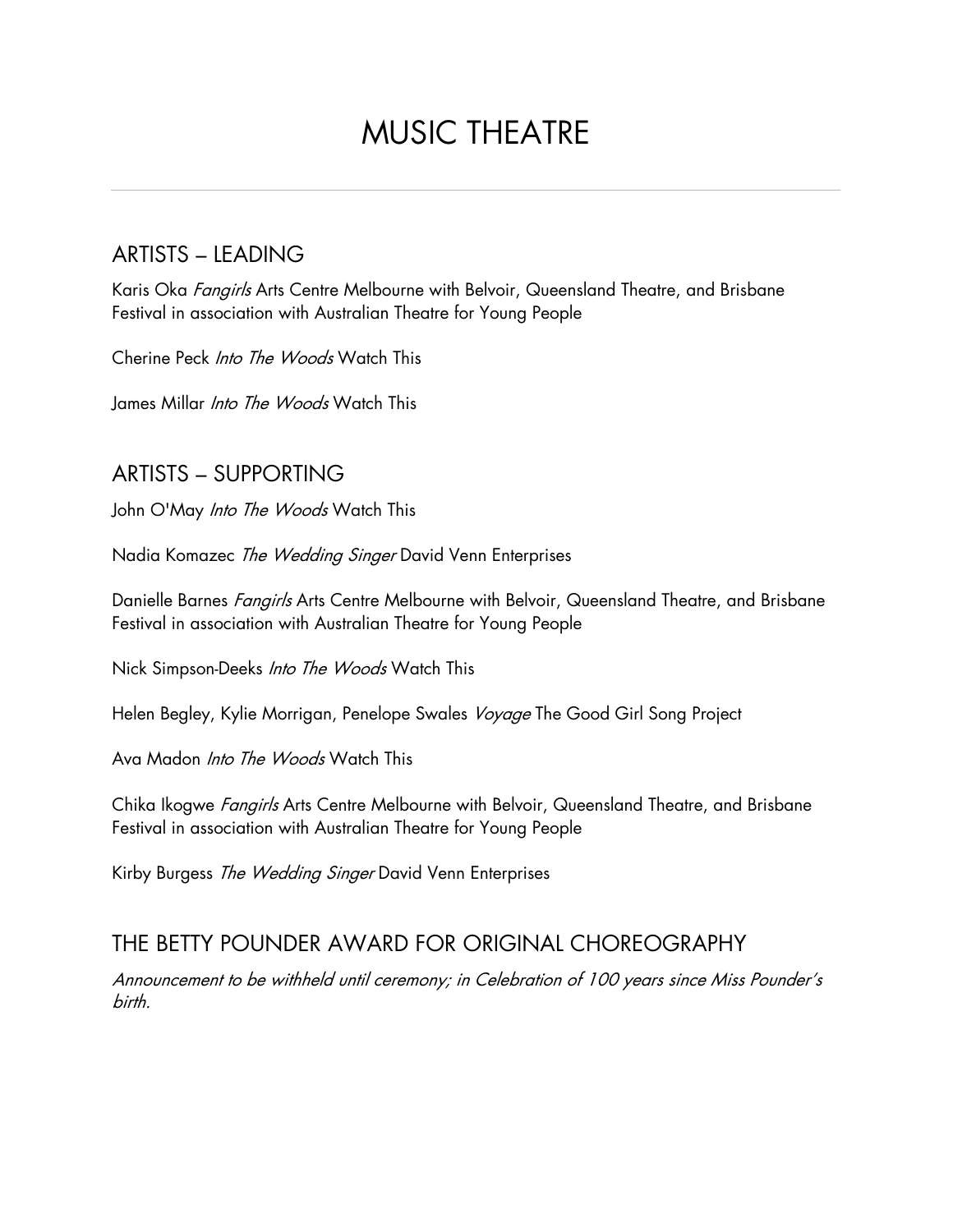#### DESIGN

Davis Fleischer: Costume – Fangirls Arts Centre Melbourne with Belvoir, Queensland Theatre, and Brisbane Festival in association with Australian Theatre for Young People

Kim Bishop: Costume - The Wedding Singer David Venn Enterprises

Declan O'Neill: Lighting - The Wedding Singer David Venn Enterprises

Nathan Weyers: Set - The Wedding Singer David Venn Enterprises

#### DIRECTION – MUSIC

Zara Stanton *Fangirls* Arts Centre Melbourne with Belvoir, Queensland Theatre, and Brisbane Festival in association with Australian Theatre for Young People

Daniel Puckey The Wedding Singer David Venn Enterprises

Helen Begley, Kylie Morrigan, Penelope Swales Voyage The Good Girl Song Project

Stephen Gray - The Music Of The Night Spears Entertainment

#### DIRECTION – STAGE

Paige Rattray *Fangirls* Arts Centre Melbourne with Belvoir, Queensland Theatre, and Brisbane Festival in association with Australian Theatre for Young People

Alister Smith The Wedding Singer (David Venn Enterprises)

# NEW AUSTRALIAN WRITING FOR MUSIC THEATRE

Announcement to be withheld until ceremony

#### PRODUCTION OF THE YEAR

The Wedding Singer David Venn Enterprises

Into The Woods Watch This

Voyage The Good Girl Song Project

Fangirls Arts Centre Melbourne with Belvoir, Queensland Theatre, and Brisbane Festival in association with Australian Theatre for Young Peopl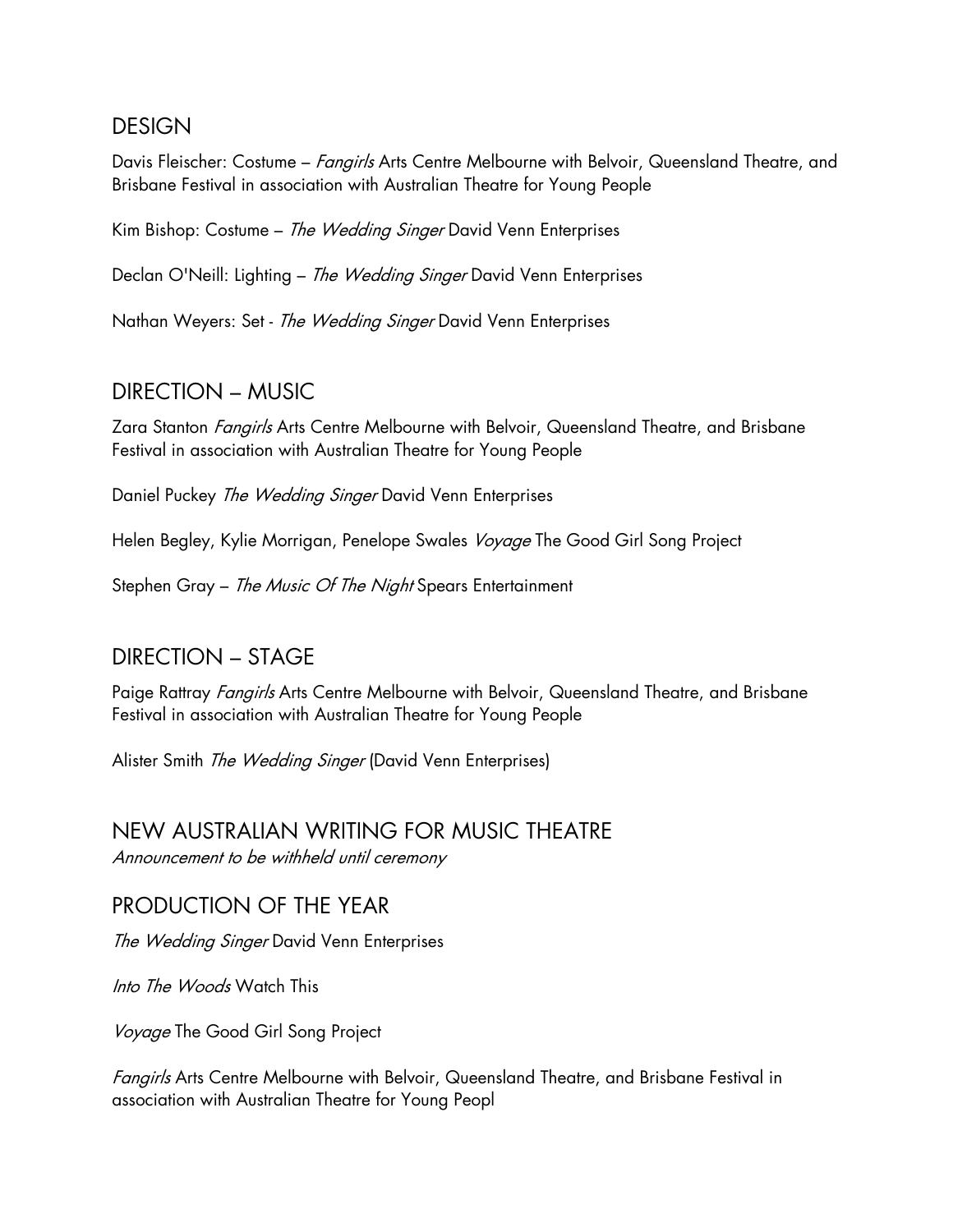# **OPERA**

### OUTSTANDING PERFORMER IN A LEADING ROLE

Vida Miknevičiūtė Salome Victorian Opera (2020) Ian Story Salome Victorian Opera (2020) Alexander Vinogradov Ernani, Opera Australia Leah Crocetto Aida Opera Australia Diego Torre Ernani Opera Australia Vladimir Stoyanov Ernani Opera Australia Simon Meadows Das Rheingold Melbourne Opera James Egglestone Das Rheingold Melbourne Opera Kathryn Radcliffe Echo and Narcissus Victorian Opera Nathan Lay *Echo and Narcissus* Victorian Opera

OUTSTANDING PERFORMER IN A SUPPORTING ROLE Rebecca Rashleigh *Fidelio* Melbourne Opera (2020) Alexander Vinogradov Aida Opera Australia Adrian Tamburini Macbeth Melbourne Opera Adrian Tamburini Das Rheingold Melbourne Opera Eleanor Greenwood Macbeth Melbourne Opera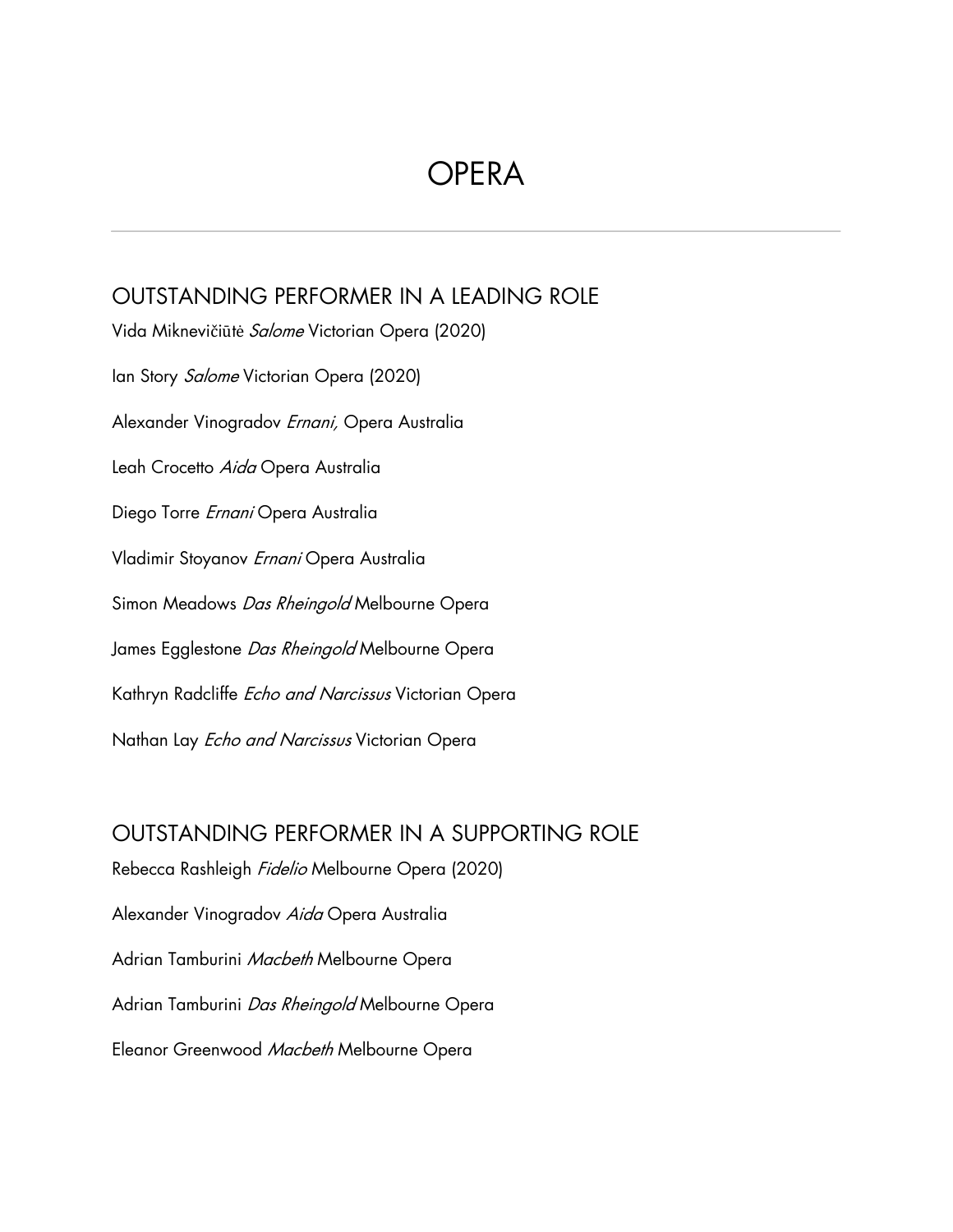### NEW AUSTRALIA OPERA

Cassandra Simon Bruckard (Composer) Constantine Costi (Libretto)

Echo and Narcissus Kevin March (Composer) Jane Montgomery Griffiths (Libretto) Victorian Opera

Parrwang Lifts the Sky Deborah Cheetham Victorian Opera

## OUTSTANDING DESIGN

Christina Smith (Set) Gavan Swift (Lighting) Salome Victorian Opera (2020)

Andrew Bailey (Set) Das Rheingold Melbourne Opera

Julian Crouch (Set) *Ernani* Opera Australia

Rob Sowinski (Lighting) Macbeth Melbourne Opera

## BEST DIRECTION

Jane Magão Cosi Fan Tutte iOpera

Cameron Menzies Salome Victorian Opera (2020)

Sven-Eric Bechtolf Ernani Opera Australia

# BEST PRODUCTION Salome Victorian Opera (2020)

Das Rheingold Melbourne Opera

Ernani Opera Australia

Cosi Fan Tutte iOpera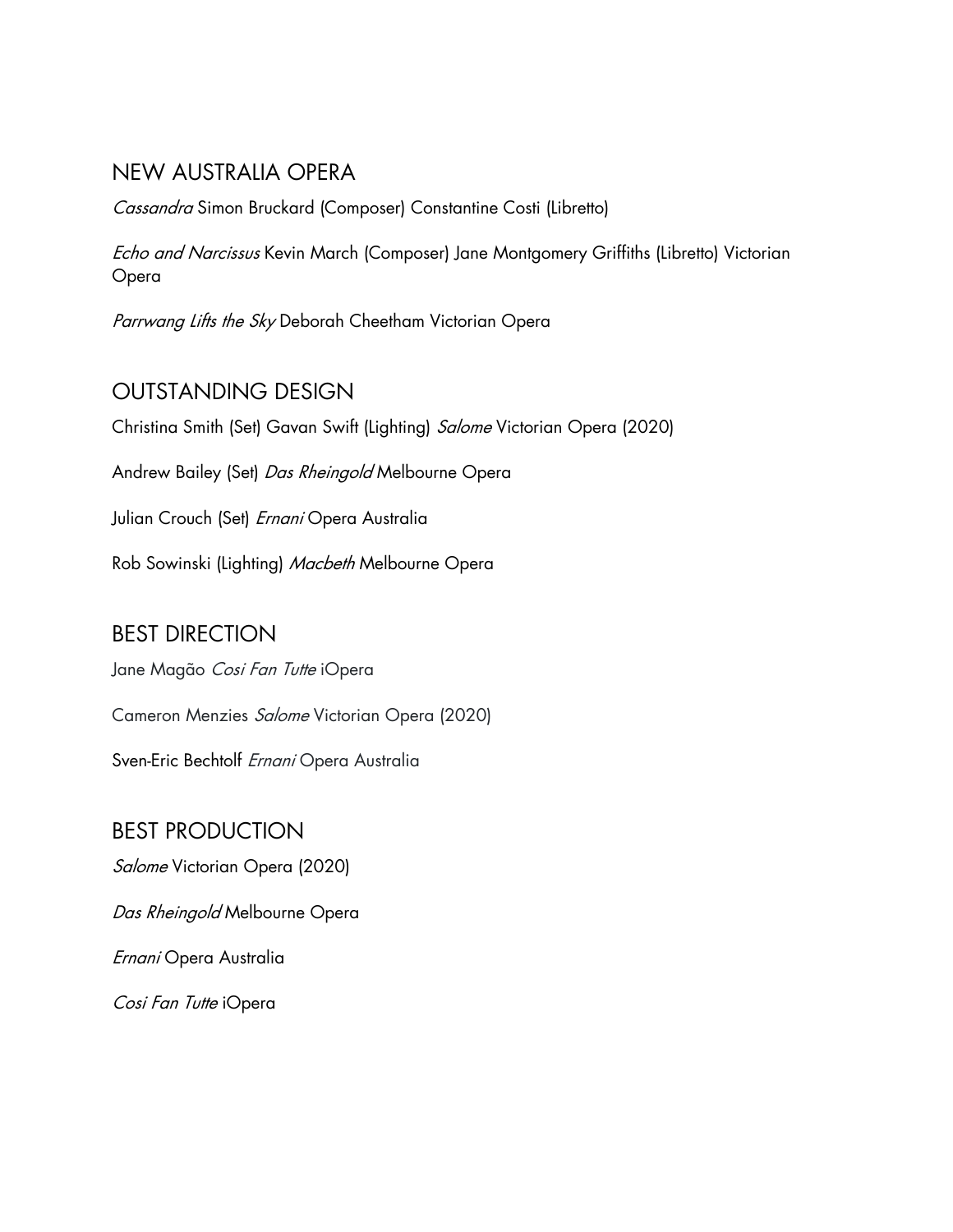# THEATRE COMPANIES

#### OUTSTANDING PERFORMANCE

Andrea Swifte Single Ladies Red Stitch Dan Spielman – Sexual Misconduct of the Middle Classes Melbourne Theatre Company Grace Cummings Berlin Melbourne Theatre Company Nadine Garner The Lifespan of a Fact Melbourne Theatre Company Izabella Yena Sexual Misconduct of the Middle Classes Melbourne Theatre Company Karl Richmond The Lifespan of a Fact Melbourne Theatre Company Jessica Clarke Iphigenia In Splott Red Stitch Shivantha Wijesinha As You Like It Melbourne Theatre Company Bert LaBonté The Truth Melbourne Theatre Company Natalie Gamsu S.S. Metaphor Malthouse Theatre

#### OUTSTANDING SET DESIGN

Dale Ferguson, Marg Horwell, Matilda Woodroofe Because The Night Malthouse Theatre Christina Smith Berlin Melbourne Theatre Company Jacob Battista & Sophie Woodward Iphigenia In Splott Red Stitch

#### OUTSTANDING COSTUME DESIGN

Christina Smith Berlin Melbourne Theatre Company Kat Chan The Lifespan of a Fact Melbourne Theatre Company Jacob Battista & Sophie Woodward Iphigenia In Splott Red Stitch